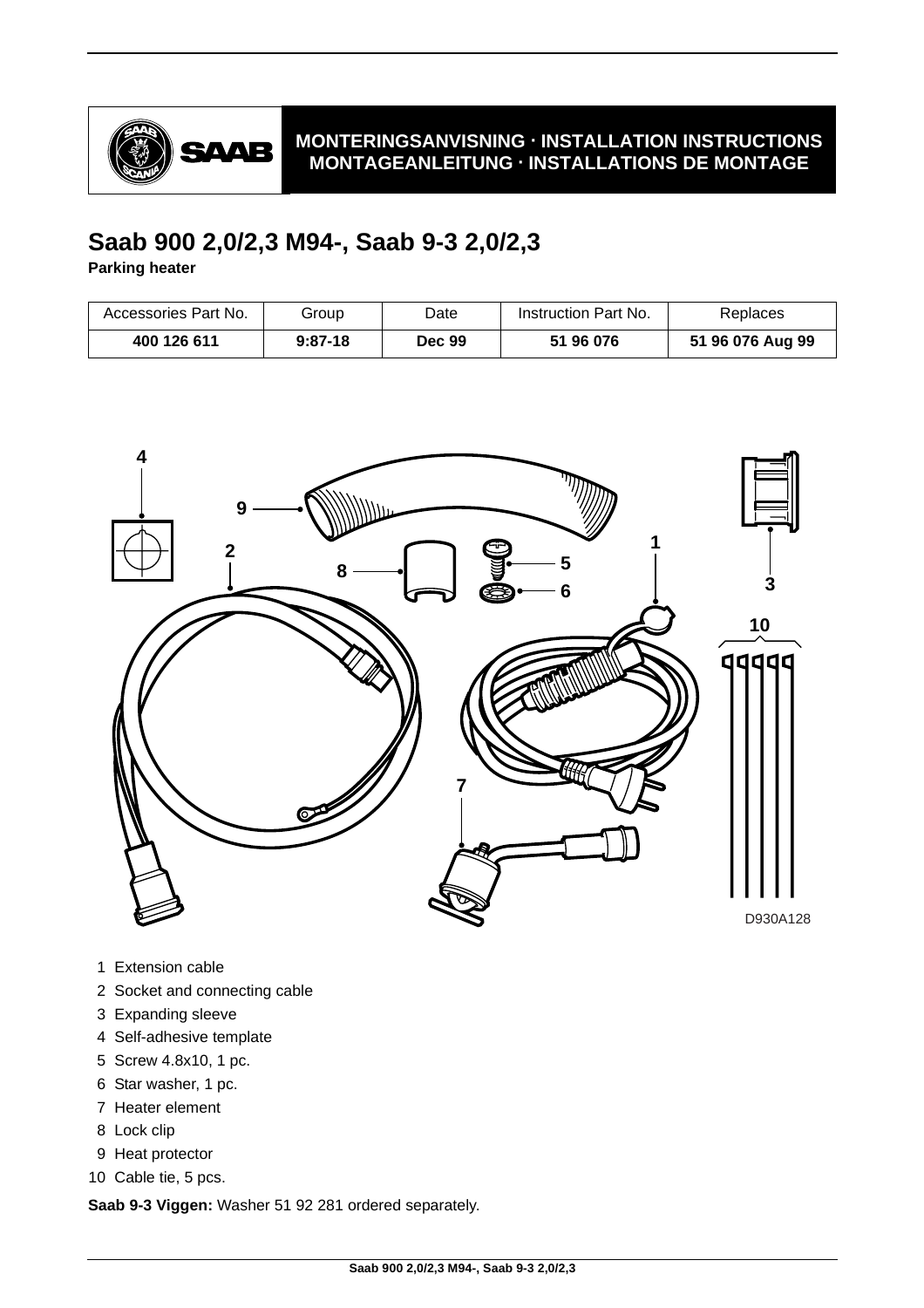

- 1 Read the installation instructions completely and make sure all the parts are present in the kit.
- 2 Cover the wings with protective covers and remove the cap on the cooling system expansion tank.

### **WARNING**

Be careful if the engine is warm, as the coolant may be hot. There is also a risk for burns on the exhaust manifold.

3 Raise the car. Take out a receptacle for the coolant. Open the drain plug, attach a hose and drain the coolant.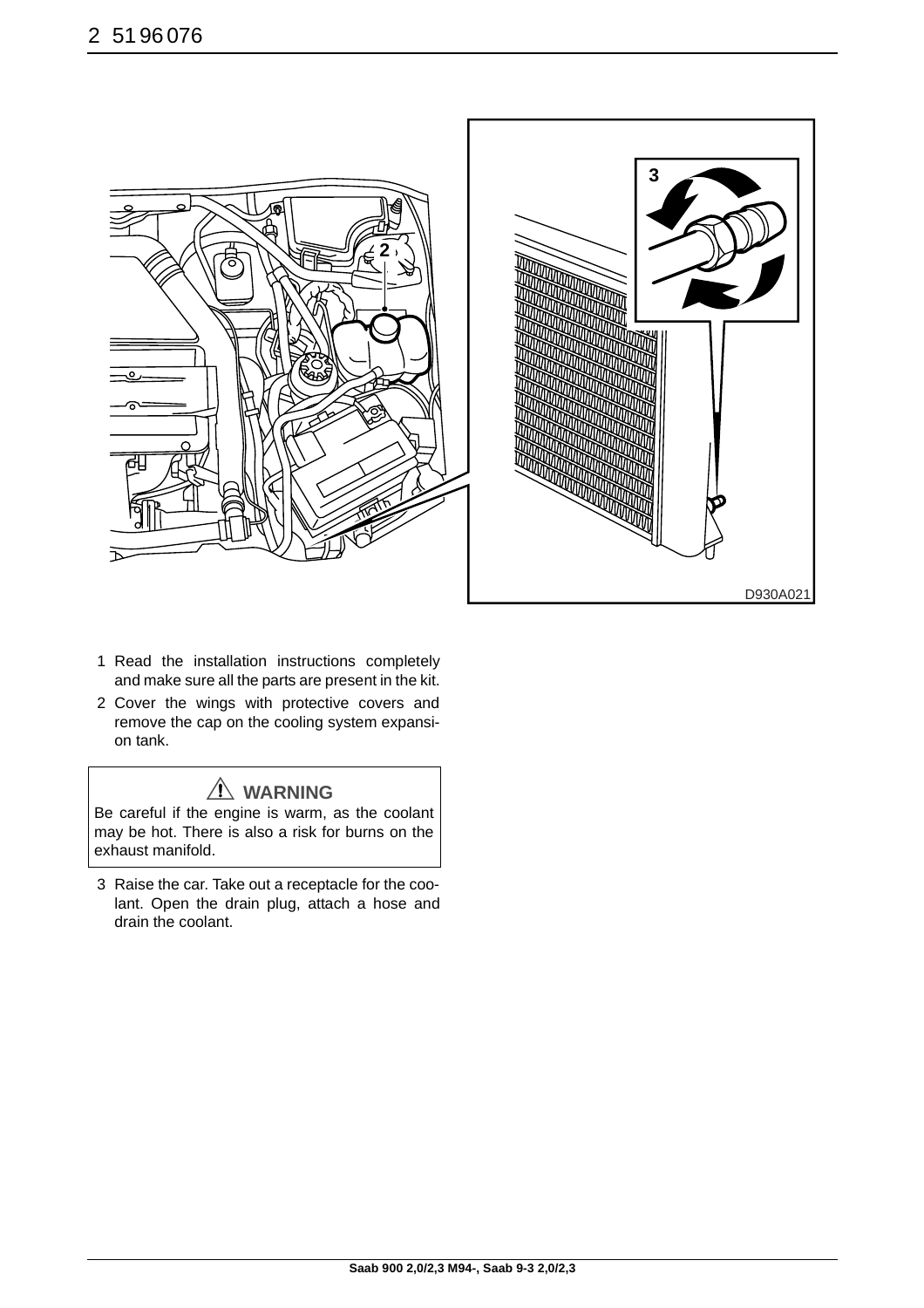

- 4 Lower the car to a suitable working height for fitting the socket on the bumper shell.
- 5 Remove the grille, the left-hand light cluster and the left-hand headlamp.
- 6 Mark out the position of the opening for the socket with the self-adhesive template. The vertical line must be midway between the two openings. Place a ruler or piece of tape above the openings in the bumper and measure out where to place the template, see illustration.

**All Saab 9-3 except Viggen:** A = 50 mm.

**Saab 9-3 Viggen:** A = 52 mm.

**Saab 900:** See dimensions in illustration.

- 7 Carefully make a hole with a **30 mm** hole saw. Remove any burrs around the hole and file a lock groove with a 4 mm round file.
- 8 **All cars except Saab 9-3 Viggen:** Insert the socket expander sleeve and fit the heater socket.

**Saab 9-3 Viggen:** Insert the socket expander sleeve from the front and the reinforcing washer (ordered separately) from the back of the bumper. Fit the heater socket.

**All cars:** Run the connecting cable in front of the radiator, making sure it does not fasten on the temperature sensor cable. Use the extension cable to pull the socket securely in place. Turn clockwise until the socket fits in place.

9 Raise the car and tighten the drain plug.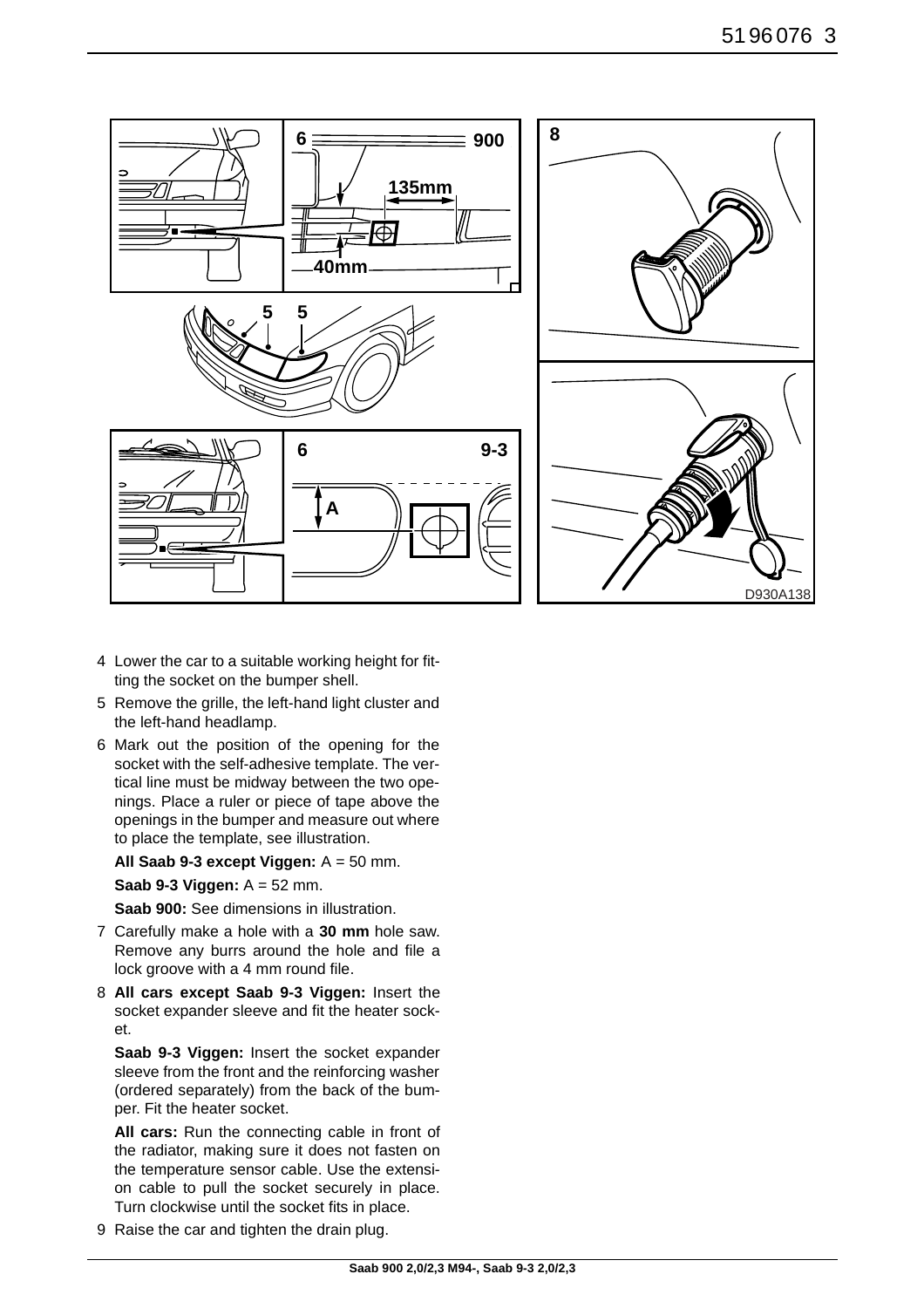

10 Lower the car. Remove the engine cover and the heat shield on top of the exhaust manifold.

**Turbo:** Remove the turbo pressure pipe between the charge air cooler and the throttle body as well as the bypass pipe.

**B205, B235:** Detach the hose from the turbo delivery pipe to the pressure sensor and unplug the connector to the intake air temperature sensor.

11 **B204, B234, B206:** Undo the pipe to the water pump by first removing the clamp on the oxygen sensor cable. Then, undo the pipes on the pump and the engine block.

**B205, B235:** Undo the pipe to the water pump by first removing the cable tie on the oxygen sensor cable. Then, undo the pipes on the pump and the engine block.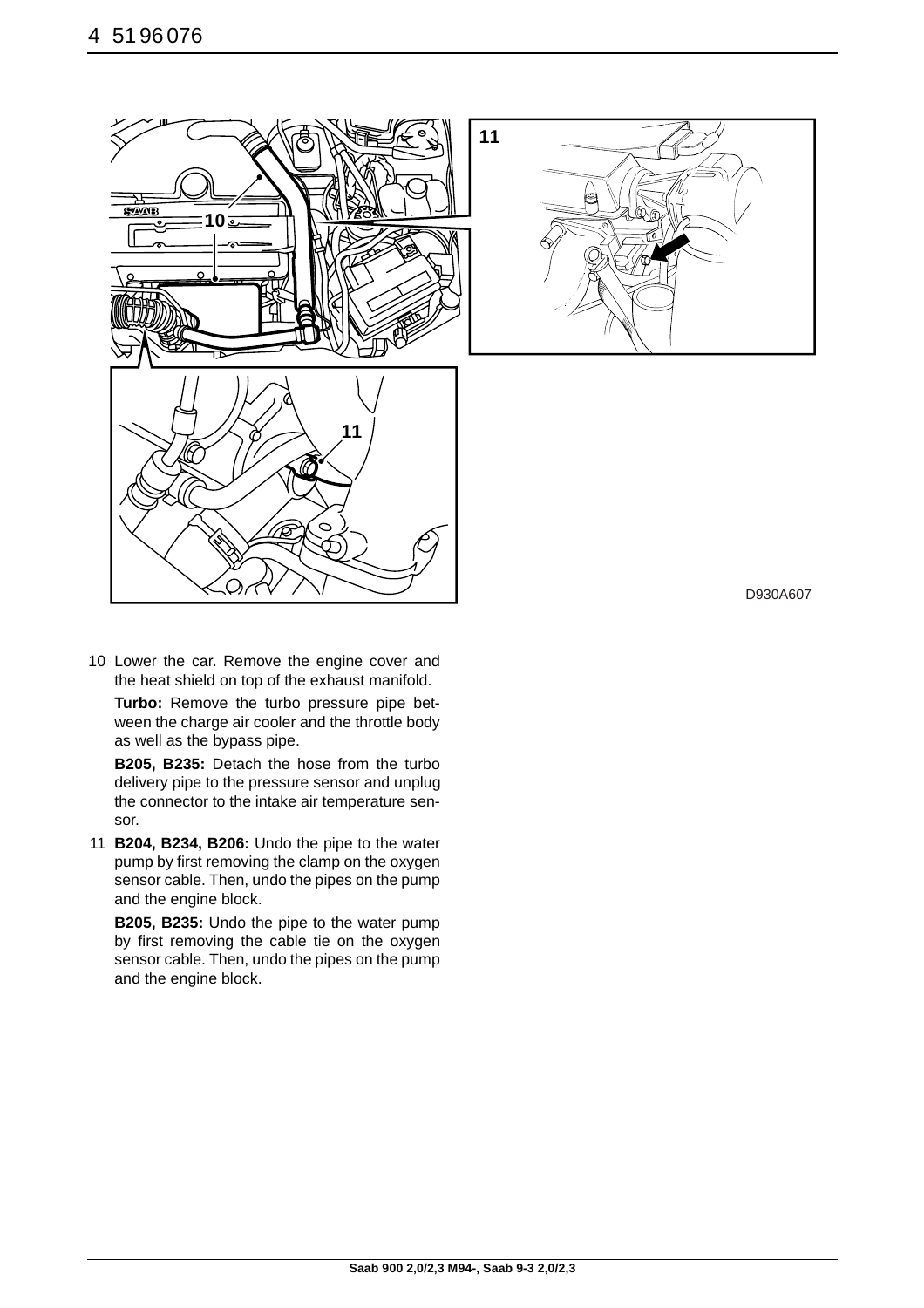

- 12 Remove the frost plug with tool 260 147 020.
- 13 Apply acid-free vaseline, part no. 30 06 665 or equivalent, to the O-ring on the heater element.
- 14 Insert the heater element so that the electrical connection is pointing slightly downwards and towards the left-hand side of the car. Do not tighten the nut securing the heater element.

### **Note**

Ensure that the heater element is placed between the water pipes and the pipes to the cylinder head after fitting.

- 15 Fit the pipes to the water pump and cylinder block. Inspect O-rings and replace as necessary.
- 16 **B204, B234, B206:** Fit the clamp to the oxygen sensor cable.

**B205, B235:** Secure the oxygen sensor cables to the coolant pipe.

17 Adjust the position of the heater element so that it is free and tighten the nut.

#### **Tightening torque: 3.5 Nm (2.5 lbf ft)**

- 18 Run the connecting cable as illustrated and thread on the heat protector.
- 19 Apply acid-free vaseline, part no. 30 15 286 or equivalent, to the O-ring on the connecting cable and connecting the cable to the heater element.
- 20 Fit the lock clip over the connection. A click should be heard when the lock click is correctly fitted.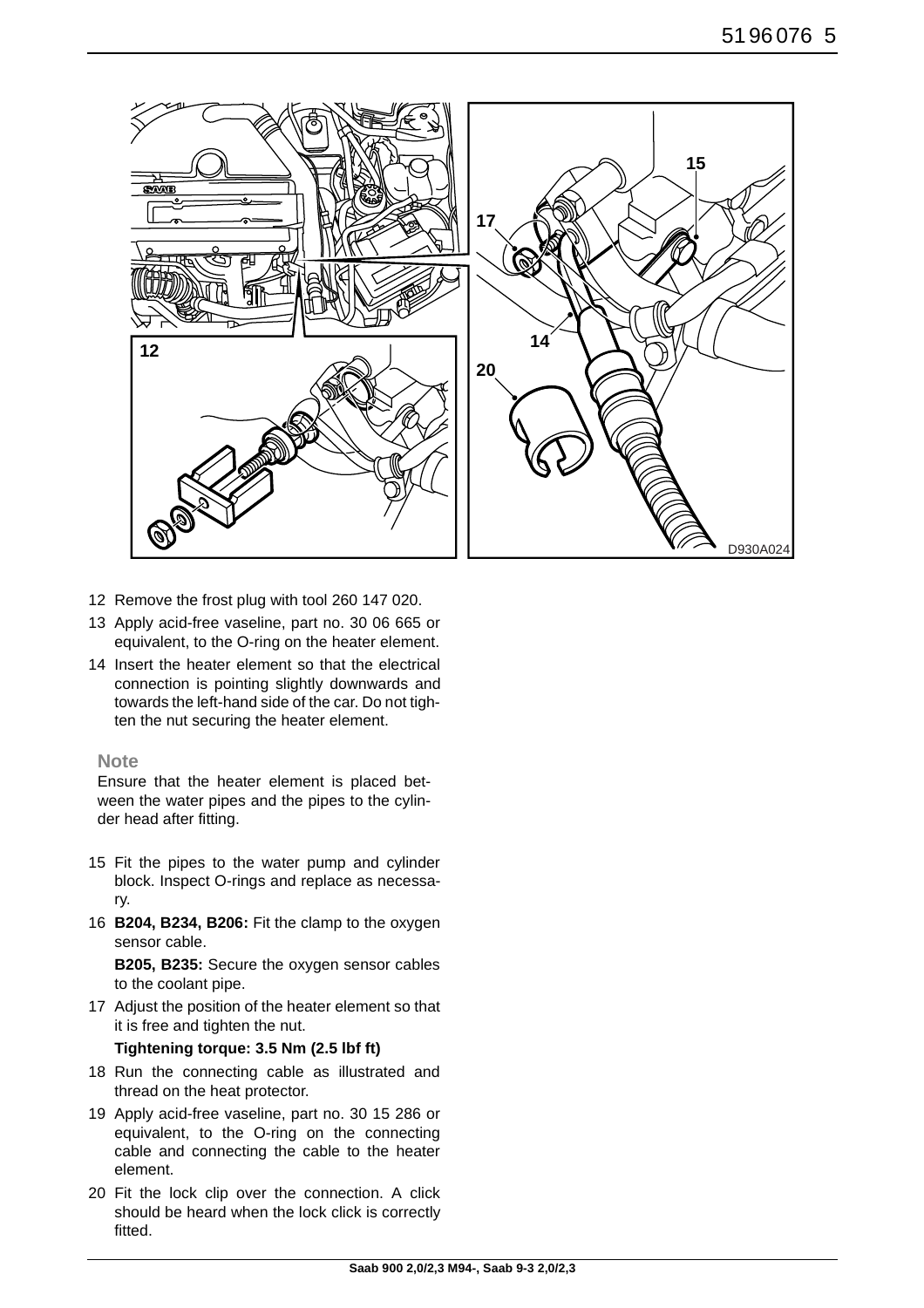

21 Secure the heat protection on top of the electrical connection and pinch the ends of the heat protection.

## **WARNING**

Make sure the cable is not resting against sharp edges or hot surfaces. Pay attention to the turbocharger where applicable. Chafing and melting can cause short circuits.

- 22 Secure the cable to the fan surround and power steering pipe with cable ties.
- 23 Drill a 3.5 mm hole in the plate behind the lefthand headlamp, see illustration.
- 24 Scrape off paint to give a good ground connection and screw on the ground lead with the 4.8x10 screw and star washer. Spray with light underseal, part no. 30 15 971 or equivalent.
- 25 Check the ground connection between the ground pin in the socket, the heater element housing and the car body.
- 26 Fit the heat shield and engine cover.

**Turbo:** Fit the turbo delivery pipe with by-pass pipe and the vacuum hose to the by-pass pipe.

- 27 Fit the headlamp, light cluster and grille.
- 28 Fill with coolant and check the integrity of the system.

29 Bleed the system as follows:

**Note** AC/ACC must be OFF.

> Fill the system to MAX level. Close the cap on the expansion tank, start the engine and run it warm at varying engine speeds until the radiator fan starts. Carefully open the cap on the expansion tank and top up to MAX level. Close the cap. Turn off the engine and top up as necessary to MAX level.

- 30 Check the integrity of the system and the function of the heater.
- 31 Place the installation instructions in the car and inform the customer of the user instructions.